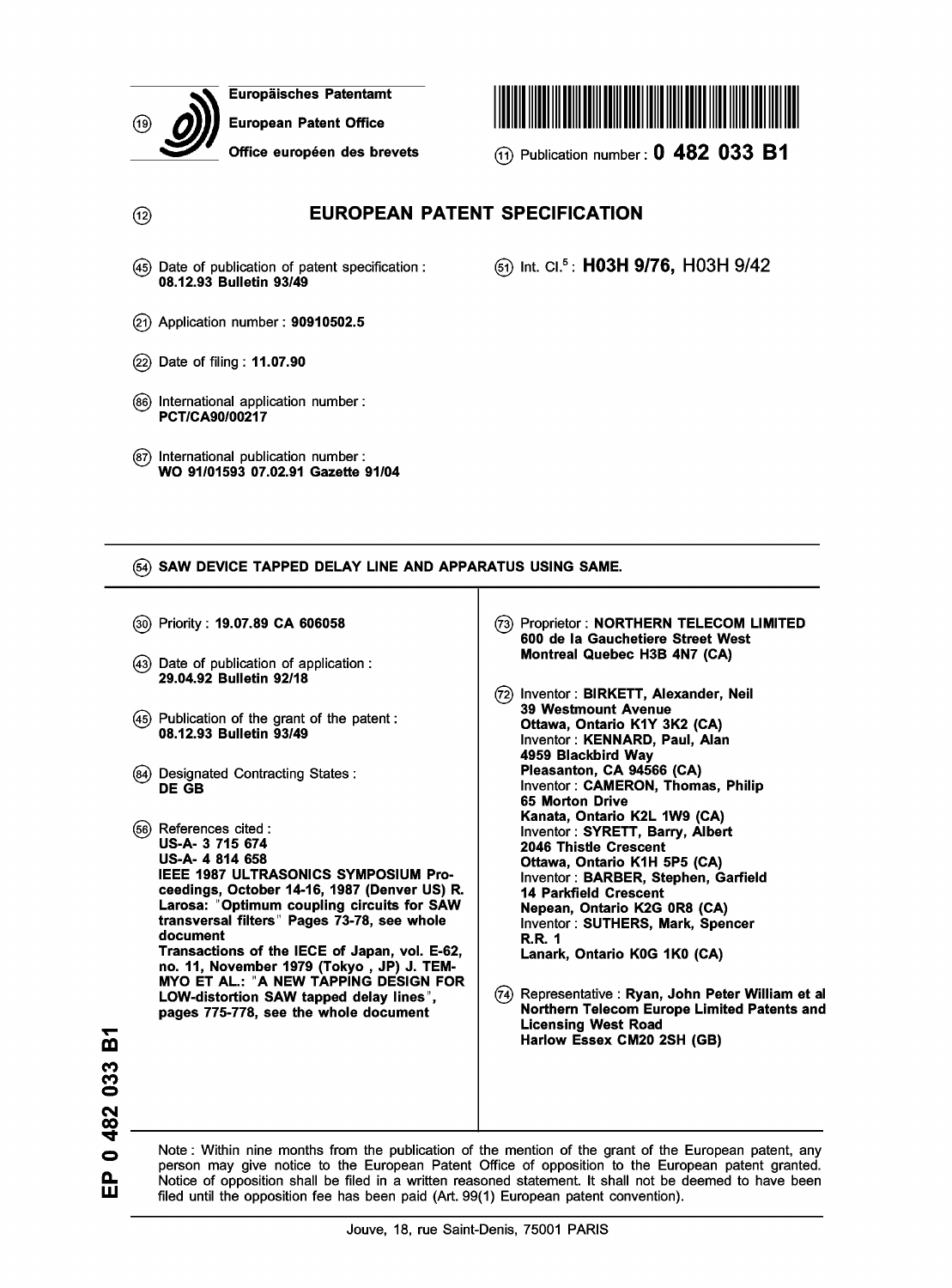#### Description

This invention relates to a SAW (surface acoustic wave) device tapped delay line, and to apparatus, especially an equalizer for a receiver of a microwave radio digital signal transmission system, incorporating such a delay line.

# Background of the Invention

It is well known to use SAW devices for filtering purposes in microwave radio transmission systems. With increasing capacities of such systems, very stringent demands have been placed on the design and fabrication of such SAW devices, so that they have been developed to an advanced stage. For example, Suthers et al. United States Patent No. 4,814,658 issued March 21, 1989 and entitled "SAW DEVICE WITH CONTINUOUS FINGER PATTERN" describes and claims an advanced form of SAW device which is particularly useful for filtering purposes in microwave radio systems, and discusses earlier developments embodied in such a SAW device.

In addition to filters, microwave radio systems include other circuits, such as equalizers, which can benefit by the incorporation therein of appropriate SAW devices. In particular, a microwave radio receiver invariably includes an ATDE (automatic time domain equalizer), which may incorporate a transversal filter comprising a tapped delay line.

In conventional receivers of microwave radio systems which use QAM (quadrature amplitude modulation, in which signals are modulated onto two carrier signal components, referred to by the letters I and Q, in phase quadrature), the ATDE has typically been provided at baseband, relatively separately for the I and Q components. This has necessitated duplication of many parts of the ATDE for the I and Q components. This is a particular disadvantage for ATDEs with delay lines with a large number of taps, for which there is an increasing requirement with increasing capacity of the radio system.

In order to avoid this disadvantage, it is possible to implement the ATDE in the IF (intermediate frequency, typically 70 MHz) stages of the radio receiver. In such an IF ATDE, the tapped delay line has to date had to be constituted by a series of lumped delay elements, which are bulky and expensive and have to be tuned by skilled persons. These factors become increasingly disadvantageous as the number of taps of the delay line increases.

It is desirable, therefore, to replace the series of lumped delay elements by a tapped delay line constituted by a SAW device, which is suited to operation at the intermediate frequency. However, the nature and properties of SAW devices, some of which are discussed further below, make it very difficult to provide a SAW device which can meet the stringent demands imposed by a high capacity microwave radio system.

In an article by Carl M. Panasik et al. entitled "A 32 TAP DIGITALLY CONTROLLED PROGRAMMA-5 BLE TRANSVERSAL FILTER", 1988 Ultrasonics Symposium, pages 151 to 154, there is described a digitally controlled programmable transversal filter (DCPTF) which uses a SAW device providing a delay line with 32 taps. This DCPTF is intended for use as 10 a bandpass filter with a programmable center frequency and bandwidth. A radio frequency signal is supplied to an input IDT (inter-digital transducer) of the SAW device, and the resulting SAW propagated towards 32 sequentially spaced output IDTs results in 15 variously delayed "copies" of the input signal at the output taps. These are weighted by respective tap weight control amplifiers, each constituted by a segmented dual-gate FET pair with binarily scaled gains, duplicated for positive and negative polarities, whose 20 outputs are summed to produce a programmably filtered signal.

Although this article discloses a SAW device tapped delay line, such a device is unsuitable for use in a microwave radio receiver IF ATDE as discussed 25 above in view of the stringent demands thereof. There are a number of reasons for this, arising from the nature and properties of SAW devices. Apart from considerations of reflections which are considered in the Suthers et al. patent referred to above, particular fac-30 tors of importance in relation to a SAW device tapped delay line relate to acoustic regeneration at the output IDTs and reflections among these IDTs.

Acoustic regeneration at each IDT occurs in that an incident SAW generates a voltage across the IDT, 35 which in turn regenerates SAWs which propagate from the IDT in both directions, these regenerated SAWs being incident on adjacent IDTs. Reflections among IDTs arise in that mass and electrical loading (MEL) imposed by the IDT fingers on the substrate of 40 the SAW device produce impedance discontinuities, and hence SAW reflections, at the finger edges. Within the individual IDTs these reflections can be made self-cancelling by the use of split finger pairs as is known in the prior art, but this is not possible in an 45 IF ATDE SAW device for reflections between the output IDTs. This is because the finger spacing or pitch is determined by the center frequency (i.e. the IF) at which the SAW device is designed to operate, whereas the spacing or pitch of the output IDTs must be so equal to the inverse of the symbol rate of the microwave radio system, which is generally unrelated to this center frequency.

It is also known from Bahr United States Patent No. 3,715,674 issued February 6, 1973 and entitled 55 "ELECTRICALLY CONTROLLED REFLECTION OF ACOUSTIC SURFACE WAVES" to propagate a SAW pulse from a first transducer and reflect it at a second transducer, the second transducer being connected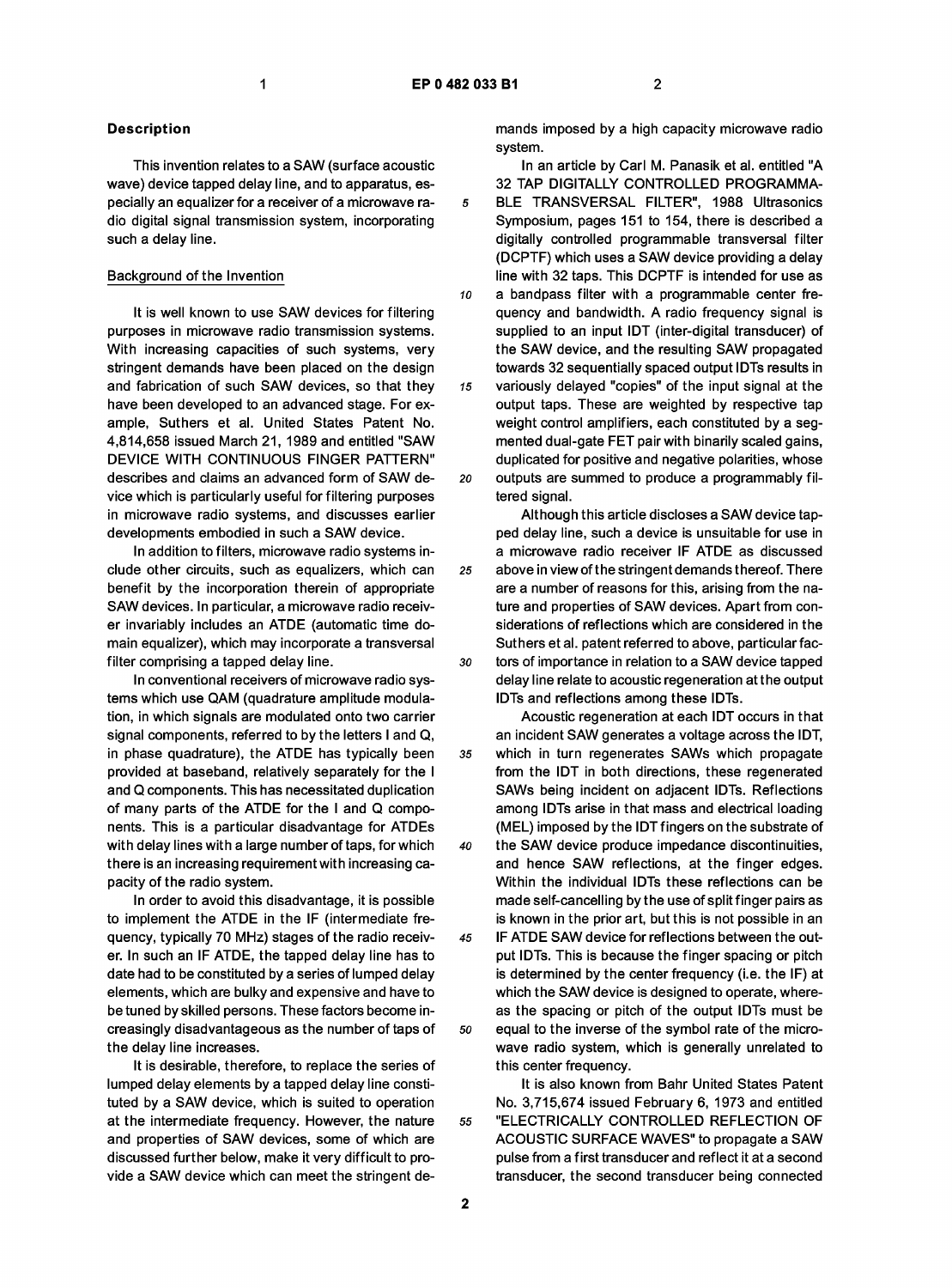to a circuit which is electrically controlled to tune the second transducer for nearly perfect reflection, or to enhance reflection by providing a negative resistance. A plurality of spaced second transducers, any one of which is so tuned, may be present to provide a variable acoustic delay. Such an arrangement is not a SAW device tapped delay line, and operates to promote rather than to eliminate reflections of the SAW by the transducer.

An object of this invention, therefore, is to provide an improved SAW device tapped delay line which is particularly suitable for use in an IF ATDE of a microwave radio receiver.

#### Summary of the Invention

According to this invention there is provided a SAW (surface acoustic wave) device tapped delay line comprising: a SAW device including a first IDT (inter-digital transducer) and a plurality of substantially identical second IDTs arranged for propagation of a SAW between the first IDT and each of the second IDTs with respective propagation delays differing from one another with a predetermined pitch; characterized by means terminating each of the second IDTs with a low impedance of the order of 10 ohms or less.

The low impedance termination minimizes acoustic regeneration of SAWs by the second IDTs. This is in distinct contrast to the arrangement described in the Panasik et al. article discussed above, in which the FET tap weight control amplifiers present a relatively high impedance termination to the tapping IDTs.

Preferably the means terminating the second IDTs with a low impedance comprises a plurality of buffer amplifiers each having an input with a low input impedance coupled to a respective one of the second IDTs. Conveniently each buffer amplifier has an input impedance of the order of 10 ohms (for example 12.5 ohms in the embodiment of the invention described below) or less. Advantageously each buffer amplifier comprises an input transformer for impedance matching.

The second IDTs are preferably arranged adjacent one another on at least one side of the first IDT, the SAW device including grounded dummy fingers between adjacent ones of the second IDTs. The grounded dummy fingers between adjacent ones of the second IDTs can have a different width and spacing from fingers of the second IDTs to maintain a substantially constant metallization ratio in the second IDTs and therebetween. This maintains a substantially constant delay period between adjacent ones of the second IDTs, and minimizes reflections due to MEL (mass and electrical loading).

Desirably, the first IDT comprises an apodized IDT, whose apodization pattern can provide a desired filtering function, and each of the second IDTs comprises an unapodized IDT so that simplicity and substantial identity of the second IDTs is facilitated.

The invention also extends to an equalizer com-5 prising: a SAW (surface acoustic wave) device tapped delay line comprising a SAW device including a first IDT (inter-digital transducer) and a plurality of substantially identical second IDTs arranged for propagation of a SAW between the first IDT and each of 10 the second IDTs with respective propagation delays differing from one another with a predetermined pitch; means for coupling a signal to be equalized to the first IDT; a plurality of buffer amplifiers, each having an input coupled to a respective one of the second 15 IDTs; means for weighting outputs of the buffer amplifiers in dependence upon respective equalizer coefficients to produce respective weighted signals; and means for summing the weighted signals to produce an equalized signal; characterized in that the 20 buffer amplifiers each having a low input impedance thereby terminating each of the second IDTs with a low impedance of the order of 10 ohms or less.

Preferably the means for weighting comprise multipliers each for multiplying an output of a buffer 25 amplifier by a respective equalizer coefficient.

In such an equalizer preferably the SAW device tapped delay line comprises 2n+1 second IDTs and 2n+1 buffer amplifiers, where n is an integer, and the multipliers comprise 2n multipliers for each of two 30 phase quadrature signal components of the signal to be equalized. The means for summing the weighted signals conveniently comprises an amplifier, having an input with a low input impedance, and a plurality of resistors each coupling a respective weighted sig-35 nal to the input of said amplifier.

The invention also provides an equalizer comprising: a SAW (surface acoustic wave) device tapped delay line comprising a SAW device including a first IDT (inter-digital transducer) and a plurality of 40 substantially identical second IDTs arranged for propagation of a SAW between the first IDT and each of the second IDTs with respective propagation delays differing from one another with a predetermined pitch; characterized by: means for weighting a signal 45 to be equalized, in dependence upon respective equalizer coefficients, to produce respective weighted signals; a plurality of amplifiers each coupling a respective one of the weighted signals to a respective one of the second IDTs, each amplifier having a low so output impedance thereby terminating each of the second IDTs with a low impedance of the order of 10 ohms or less; and means for deriving an equalized signal from the first IDT.

#### 55 Brief Description of the Drawings

The invention will be further understood from the following description with reference to the accompanying drawings, which are schematic and diagram-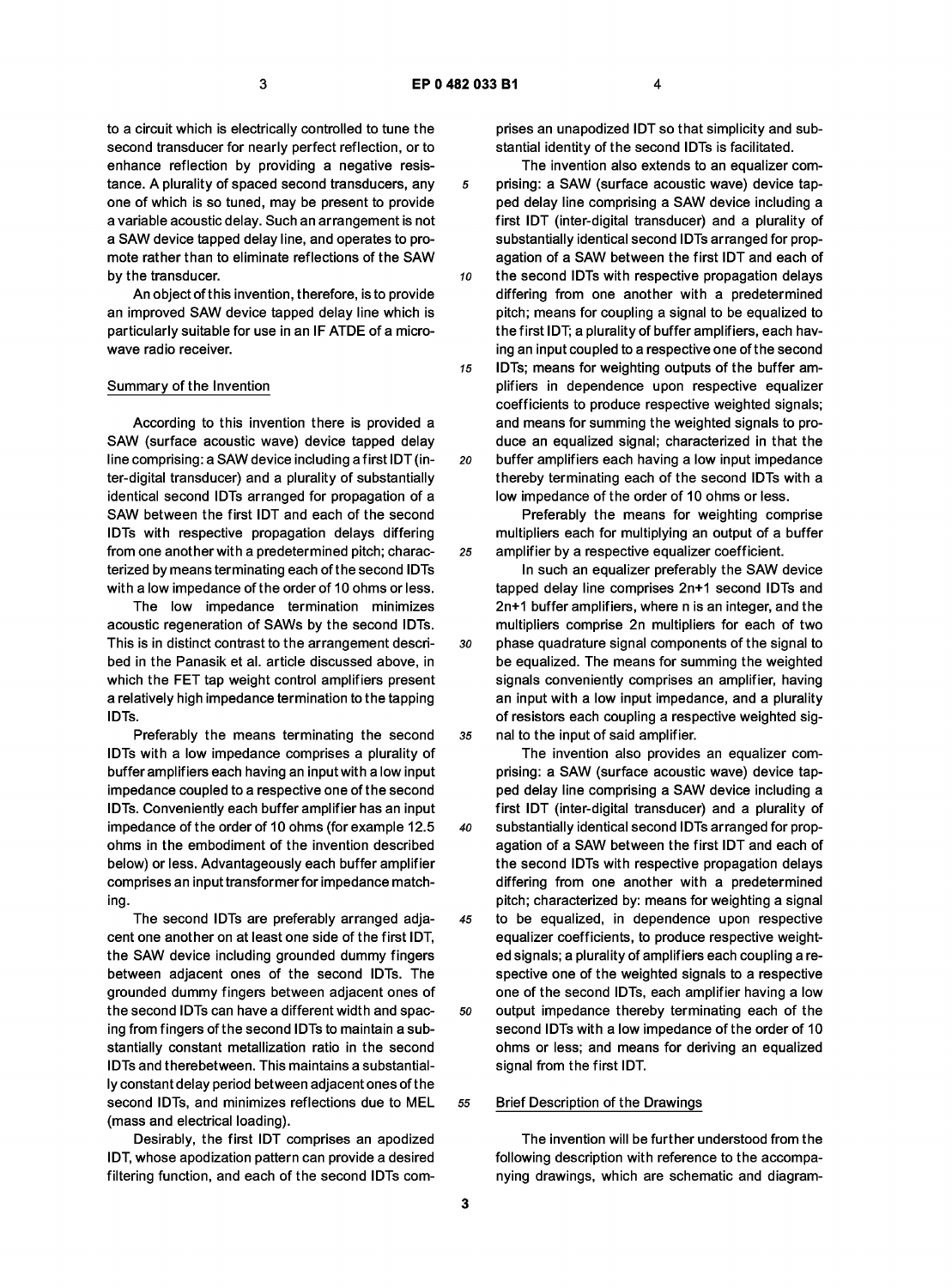matic only and in which:

Fig. 1 illustrates a known form of IF ATDE for a microwave radio receiver;

Fig. 2 illustrates an IF ATDE using a SAW device tapped delay line in accordance with an embodiment of this invention;

Fig. 3 illustrates IDTs of the SAW device of Fig. 2;

Fig. 4 illustrates an arrangement of two adjacent output IDTs of the SAW device of Fig. 2;

Fig. 5 is a cross-sectional illustration of IDT fingers, the section being taken on the line V-V of Fig. 4;

Figs. 6 and 7 are cross-sectional illustrations, similar to Fig. 4, of alternative output IDT finger arrangements;

Figs. 8 and 9 illustrate alternative forms of a low input impedance buffer amplifier of the IF ATDE of Fig. 2;

Fig. 10 illustrates a summing amplifier and associated resistors of the IF ATDE of Fig. 2; and Fig. 11 illustrates another form of IF ATDE using a SAW device tapped delay line in accordance with this invention.

Referring to Fig. 1, there is illustrated a known form of ATDE for a QAM microwave radio receiver for equalizing I and Q components at an IF of the receiver. Fig. 1 also shows an IF shaping filter 10, which is part of the IF circuitry, via which an input IF signal is supplied to the ATDE. The ATDE consists of an input buffer amplifier 12, a transversal filter 14, and a quadrature hybrid orsignal combiner 16 which produces an equalized IF output signal for subsequent demodulation. The transversal filter 14 comprises a tapped delay line having 2n similar lumped delay elements 18, each providing a delay of T which is the inverse of the symbol rate of the microwave radio transmission system, n being an integer; 2n multipliers 20 coupled to respective taps of the delay line for multiplying signal components from these taps by respective I component equalization coefficients  $L_n$  to  $L_{n}$ ; a summing amplifier 22 for summing the outputs of the multipliers 20 and a central tap signal component on a line 24 to produce an I component signal for the quadrature hybrid 16; 2n multipliers 26 coupled similarly to the multipliers 20 for multiplying the signal components from these taps by respective Q component equalization coefficients  $Q_{n}$  to  $Q_{n}$ ; and a summing amplifier 28 for summing the outputs of the multipliers 26 to produce a Q component signal for the quadrature hybrid 16. The equalizer coefficients are produced and automatically updated by control circuitry which is not shown.

As already discussed, such a known form of ATDE has the disadvantage of using bulky and expensive lumped elements for the delay line, which elements also require tuning by skilled persons. This disadvantage increases with the value of the integer n.

#### Description of the Preferred Embodiment

Fig. 2 illustrates an IF ATDE using a SAW device tapped delay line in accordance with an embodiment of this invention, in which this disadvantage of the prior art is substantially eliminated. In addition, it is ob-10 served here that the ATDE of Fig. 2 enables the discrete IF shaping filter 10 in the arrangement of Fig. 1 to be dispensed with, in that the filtering function of this filter can be embodied in the apodization pattern of the apodized IDT in the SAW device used in Fig. 2 15 as described below.

In the IF ATDE of Fig. 2, the tapped delay line is constituted by a SAW device 30 with 2n+1 tapped output IDTs 32 coupled to respective ones of 2n+1 low input impedance  $(Z_{\text{IN}})$  buffer amplifiers 34 as described 20 further below. An input IF signal is coupled to an apodized input IDT 36 of the SAW device 30 via a low output impedance buffer amplifier 38 and optional series tuning resistor 40 and inductor 42. Outputs of the buffer amplifiers 34, multiplied by respective I and Q 25 component coefficients in multipliers 44 similarly to the multipliers 20 and 26 of Fig. 1, produce currents which are summed via resistors 46 and low input impedance summing amplifiers 48 and 50 for the I and Q signal components respectively, whose outputs are 30 combined in a quadrature hybrid 52 to produce an equalized output IF signal.

Fig. 3 illustrates in greater detail the form of the IDTs 32 and 36 of the SAW device 30. The input IDT 36 is an apodized IDT with a driven conductive rail 54, 35 a grounded conductive rail 56, an apodization pattern having an axis, shown by a broken line 58, which has the shape of a V extending from the ends of the driven rail 54, and grounded front and rear tapered reflection suppressing dummy finger regions 60 and 62 respec-40 tively, all of the form known from the Suthers et al. patent referred to above. As described in greater detail below with reference to Fig. 4, the 2n+1 output IDTs 32 are unapodized IDTs which are all substantially identical to one another, with a common grounded 45 conductive rail 64, which is distinct from the grounded rail 56 to provide isolation between the input and outputs of the SAW device, and with respective output connections numbered 1 to 2n+1 in Fig. 3. The IDTs 32 are spaced from one another with a pitch which so corresponds to the symbol rate; in other words the spacing of the IDTs 32 is such that a SAW propagated from the input IDT 36 reaches successive output IDTs 32 after successive delays T. Grounded dummy fingers are provided in regions 66 between adjacent out-55 put IDTs 32, and grounded tapered reflection suppressing regions 68 are provided adjacent the end output IDTs 32 numbered 1 and 2n+1, the former region complementing the taper of the fingers 60 in the manner described in the Suthers et al. patent referred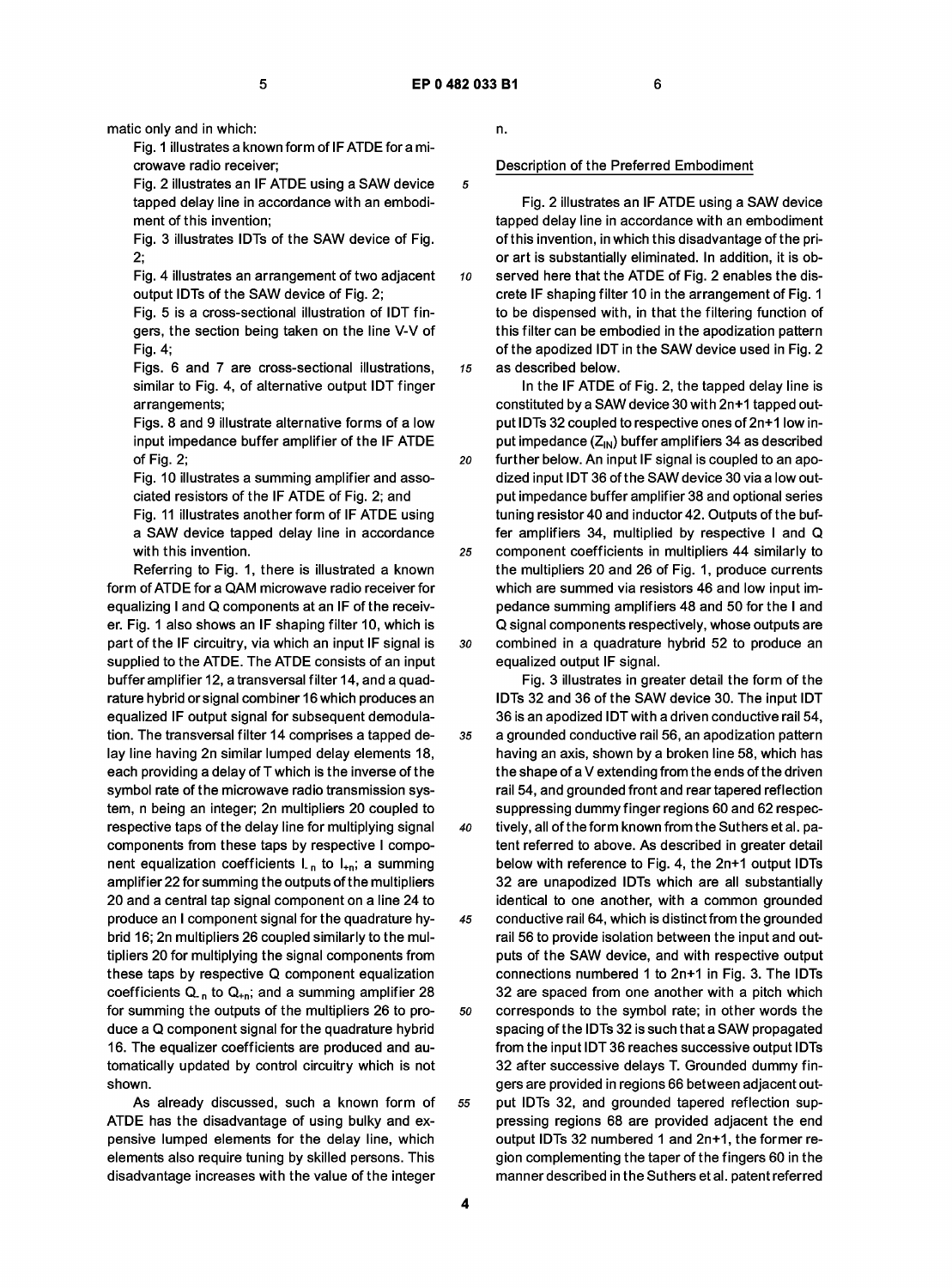to above.

Fig. 4 illustrates in greater detail the arrangement of two adjacent output IDTs 32; the grounded conductive rails 64 thereof may be separate as shown by solid lines, in which case they may be externally interconnected, or they may be continuous as shown by broken lines in Fig. 4. The output rails are referenced 70 in Fig. 4.

In Fig. 4, each IDT 32 is shown as extending over a distance of 2.5 wavelengths  $\lambda$  of the SAW, with pairs of inter-digital fingers 72 extending alternately from the grounded and output rails. Each finger 72, and each gap between two adjacent fingers 72, has a width of  $\lambda$ /8, the IDTs thereby having a metallization ratio of 0.5. For the reasons already discussed above, the pitch or center-to-center spacing P of the IDTs 32, and hence the distance d between adjacent IDTs 32, is not generally an integral multiple of  $\lambda/2$ , so that the grounded dummy fingers 74 in the regions 66 between the IDTs must have a different width and/or spacing from the fingers 72 of the IDTs. The widths of these fingers 74 and the gaps therebetween are selected also to provide a metallization ratio of substantially 0.5 to maintain a substantially constant SAW velocity, and hence a substantially constant delay T between successive output IDTs 32.

Fig. 5 illustrates a cross-section of the fingers 72 and 74, taken over one pitch period P on the line V-V of Fig. 4, on the substrate 76 of the SAW device 30, and shows more clearly the different widths of the fingers 72 and 74 and of the gaps therebetween. In Fig. 5, fingers 72 connected to the output of the respective IDT are shown unhatched, fingers 72 connected to the grounded rail 64 are shown hatched in the same direction as the substrate 76, and the grounded dummy fingers 74 are shown with opposite hatching.

Figs. 6 and 7 show, in the same manner as Fig. 5, alternative arrangements in which each IDT 32 extends for a lesser distance of respectively 2 and 1.5 wavelengths I, the number of grounded dummy fingers 74 and the distance d increasing accordingly. In each case, the pitch P and the metallization ratio of 0.5 are maintained constant.

The arrangements of the output IDTs 32 described above reduce to a low level the problem of reflections due to MEL discussed in the introduction. The problem of acoustic regeneration at the output IDTs 32 also discussed in the introduction is reduced by the termination of each of the output IDTs 32 with a low impedance, provided by the low input impedance of the buffer amplifiers 34 to which all the output IDTs 32 are coupled as shown in Fig. 2.

More particularly, each output IDT 32 is terminated with an impedance which is as low as possible, whilst avoiding an excessive insertion loss for the SAW device. The insertion loss of the SAW device increases with decreasing terminating impedance, because less energy is transferred at the outputs; how-

ever, the mismatch at the output IDTs reduces the level of acoustic regeneration. In practice, a compromise must be reached, for terminating each output IDT 32, 5 between an impedance which is as small as possible, for example less than about 10 ohms, to provide minimal acoustic regeneration, and a higher impedance for reduced insertion loss. An impedance of about 12.5 ohms has been found to be acceptable for a SAW 10 device with output IDTs 32 as illustrated in Figs. 4 and 5.

To this end, Fig. 8 illustrates a preferred form of each buffer amplifier 34. The buffer amplifier shown in Fig. 8 comprises an amplifier 80 having differential 15 inputs with an input impedance of 50 ohms, coupled to the secondary of a transformer or balun 82 whose primary is connected between the output of the respective output IDT 32 and ground. The transformer 82 is a small ferrite-cored bifilar-wound transformer 20 having only a few turns providing a 2:1 turns ratio, and hence a 4:1 impedance ratio, to present a terminating impedance of 12.5 ohms to the IDT 32. The amplifier 80 can have a common emitter transistor input stage, and has an output impedance of 75 ohms.

25 An alternative form of each buffer amplifier 34 is illustrated in Fig. 9; this has the advantage that the amplifiers 34 may potentially be integrated directly with the SAW device 30, but has the disadvantage of increased noise compared with the amplifier of Fig. 30 8. Referring to Fig. 9, the amplifier shown therein comprises a common base transistor input stage 84, providing the amplifier with the desired input impedance of 12.5 ohms, and a two-transistor Darlington output stage 86 providing an output impedance of 75 35 ohms.

> The multipliers 44 in the ATDE of Fig. 2 each comprise a commercially available high speed double balanced mixer, integrated circuit type MC12002, providing 75 ohm input and output impedances.

40 As illustrated in Fig. 2, the outputs of the multipliers 44 and the central tap buffer amplifier 34 are summed via the summing resistors 46 in the summing amplifiers 48 and 50. Fig. 10 illustrates one of the summing amplifiers and its associated summing resistors 45 46, each of which has a resistance of 75 ohms to match the output impedance of the buffer amplifier 34 or multiplier 44 to which it is connected. The summing amplifier itself has a low input impedance, of the order of 3 ohms, to provide a large degree of isolation be-50 tween the signals being summed.

To this end, the summing amplifier includes a common base transistor input stage 88, with a common collector transistor output stage 90 with an output impedance of 75 ohms for feeding the quadrature 55 hybrid 52.

> Although a particular embodiment of the invention, applied to a microwave radio receiver IF ATDE, has been described in detail above, it should be appreciated that the invention is also applicable in other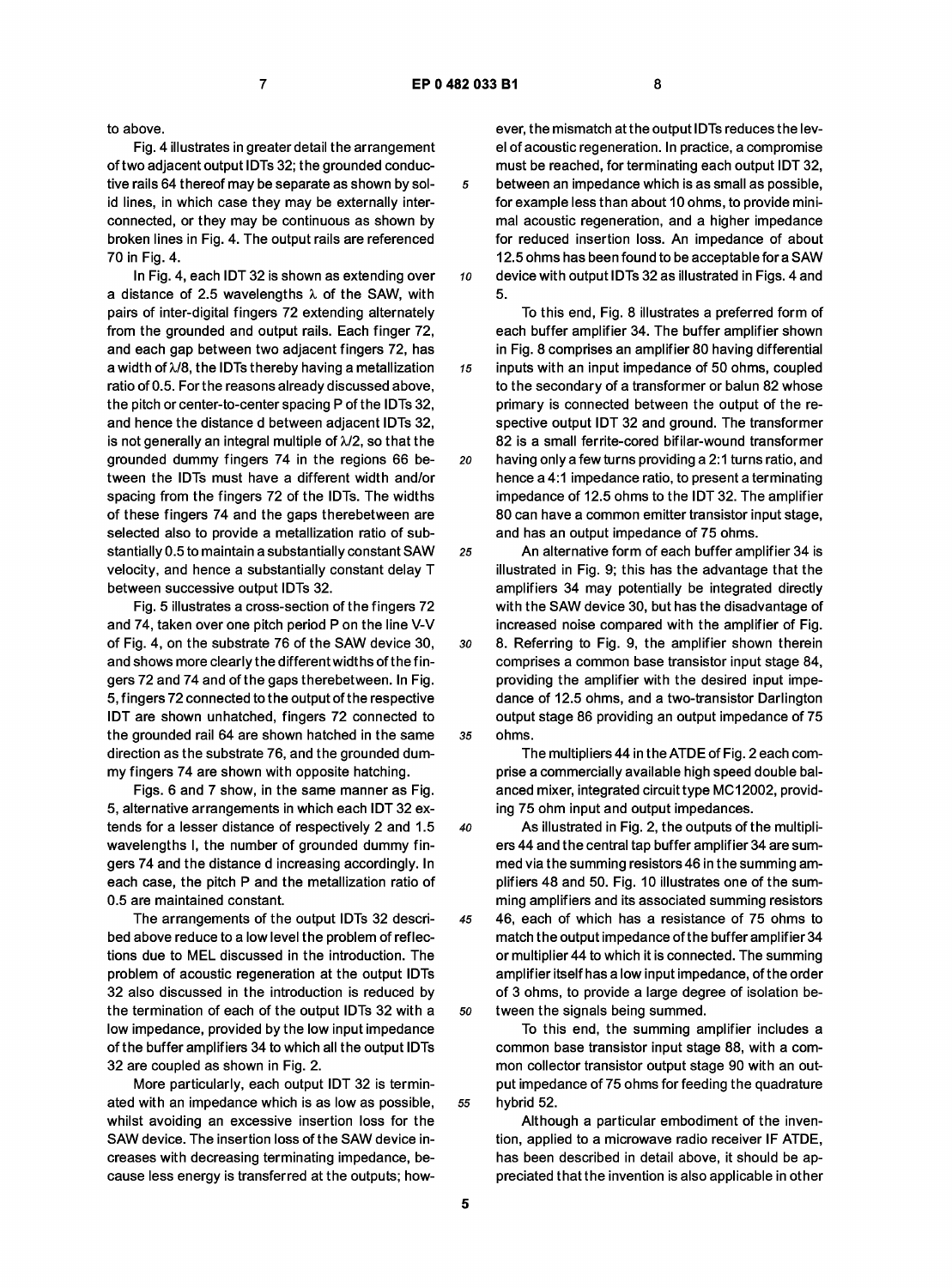ways and to other purposes in which the use of a SAW device tapped delay line is desired.

As one example of an alternative arrangement, Fig. 11 illustrates an inverted form of IF ATDE in which the SAW device 30 is used in the opposite direction; i.e. the sequential unapodized IDTs 32 are used as inputs and the apodized IDT 36 is used as an output, coupled to an output amplifier 92. In this arrangement the IDTs 32 are still terminated with low impedances for the reasons described above, these being constituted by the low output impedances  $Z_{\text{OUT}}$  of amplifiers 94. The amplifiers 94 are supplied with input signals by quadrature combiners 96, which combine the outputs of pairs of multipliers 44 which multiply the I and Q component signals by the respective equalizer coefficients. The I and Q component signals are produced from an IF input signal by a quadrature splitter 98. This arrangement is less desirable than that of Fig. 2, as it requires that the 2n+1 IDTs 32 be driven, rather than only one IDT 36 as in Fig. 2, with consequently higher power consumption and dissipation.

In addition, it is observed that the SAW device 30 may take different forms from that described above. For example, in order to enable each output IDT to extend over a greater number of wavelengths  $\lambda$ , to increase the distance d between adjacent output IDTs, and/or to decrease insertion loss, the output IDTs may be distributed on both sides (front and rear) of the input IDT 36 instead of only one side as in Fig. 3, thereby utilizing the SAWs propagated in opposite directions from the input IDT 36. Thus on one side of the IDT 36 the odd-numbered output IDTs 1,3,... 2n+1 may be provided, with pitch corresponding to a delay of 2T between adjacent IDTs, and on the other side of the IDT 36 the even-numbered output IDTs 2, 4, ... 2n may be provided, also with a pitch corresponding to a delay of 2T between adjacent IDTs.

Numerous other modifications, variations, and adaptations may be made to the described embodiments of the invention without departing from the scope of the invention as defined in the claims.

## Claims

1. A SAW (surface acoustic wave) device tapped delay line comprising a SAW device (30) including a first IDT (inter-digital transducer) (36) and a plurality of substantially identical second IDTs (32) arranged for propagation of a SAW between the first IDT and each of the second IDTs with respective propagation delays differing from one another with a predetermined pitch; characterized by:

means (34) terminating each of the second IDTs with a low impedance of the order of 10 ohms or less.

- 2. A SAW device tapped delay line as claimed in claim 1 wherein the means terminating the second IDTs (32) with a low impedance comprises a 5 plurality of buffer amplifiers (34) each having an input with a low input impedance coupled to a respective one of the second IDTs.
- 3. A SAW device tapped delay line as claimed in 10 claim 2 wherein each buffer amplifier (34) comprises an input transformer (82).
- 4. A SAW device tapped delay line as claimed in claim 1 wherein the second IDTs (32) are ar-15 ranged adjacent one another on at least one side of the first IDT (35), and including grounded dummy fingers (74) between adjacent ones of the second IDTs.
- 20 5. A SAW device tapped delay line as claimed in claim 4 wherein the grounded dummy fingers (74) between adjacent ones of the second IDTs (32) have a different width and spacing from fingers (72) of the second IDTs to maintain a sub-25 stantially constant metallization ratio in the second IDTs and therebetween.
- 6. A SAW device tapped delay line as claimed in claim 1, 2, 3, 4, or 5 wherein the first IDT (36) 30 comprises an apodized IDT.
- 7. A SAW device tapped delay line as claimed in claim 1, 2, 3, 4, or 5 wherein the first IDT (36) comprises an apodized IDT and each of the sec-35 ond IDTs (32) comprises an unapodized IDT.
	- 8. An equalizer comprising:

A SAW (surface acoustic wave) device tapped delay line comprising a SAW device (30) 40 including a first IDT (inter-digital transducer) (36) and a plurality of substantially identical second IDTs (32) arranged for propagation of a SAW between the first IDT and each of the second IDTs with respective propagation delays differing from 45 one another with a predetermined pitch;

> means (38, 40, 42) for coupling a signal to be equalized to the first IDT;

a plurality of buffer amplifiers (34), each having an input coupled to a respective one of the so second IDTs;

> means (44) for weighting outputs of the buffer amplifiers in dependence upon respective equalizer coefficients to produce respective weighted signals; and

55 means (46, 48, 50, 52) for summing the weighted signals to produce an equalized signal; characterized in that:

> the buffer amplifiers each having a low input impedance thereby terminating each of the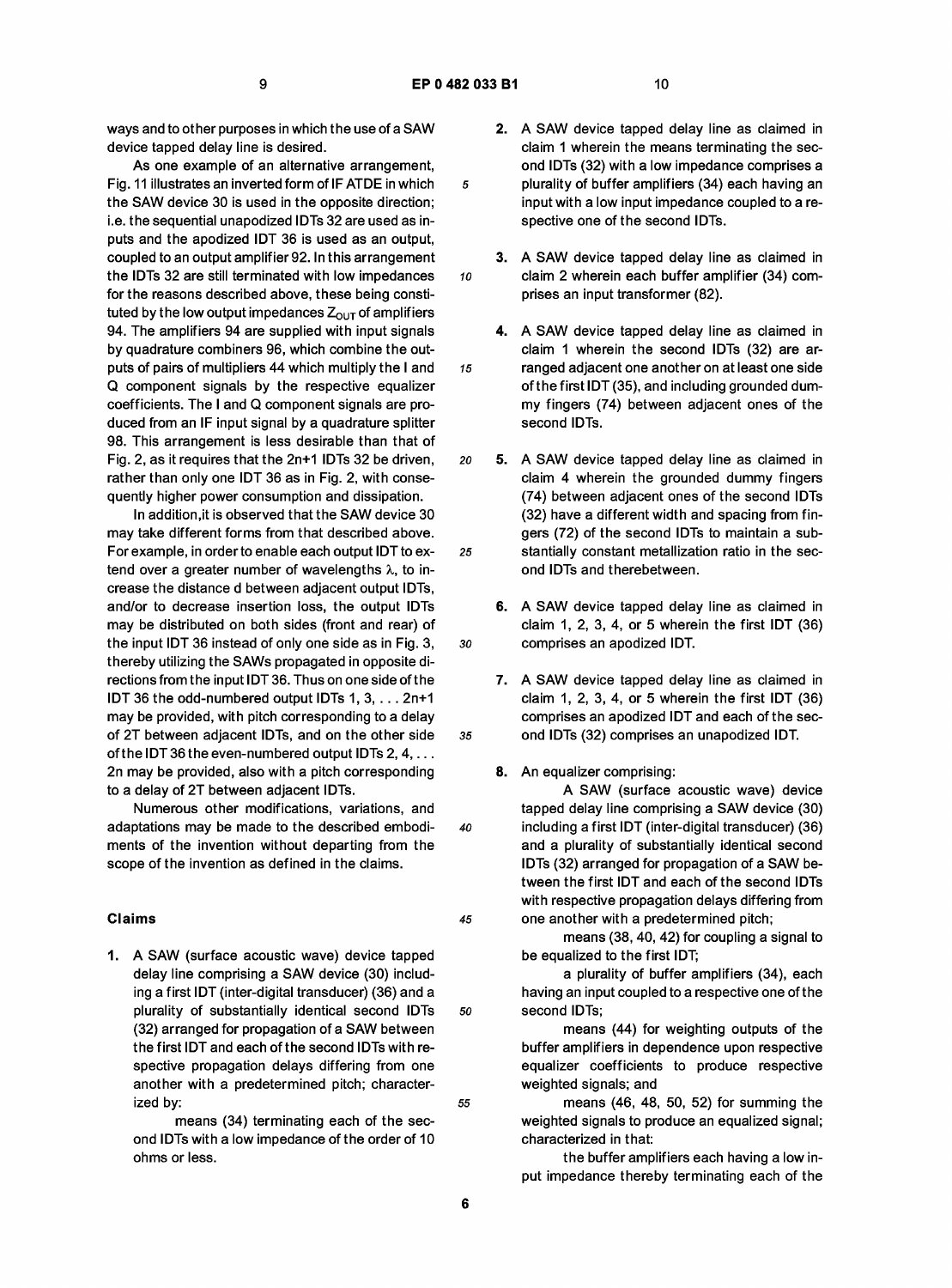40

second IDTs with a low impedance of the order of 10 ohms or less.

- 9. An equalizer as claimed in claim 8 wherein the means for weighting comprise multipliers (44) each for multiplying an output of a buffer amplifier by a respective equalizer coefficient.
- 10. An equalizer as claimed in claim 9 wherein the SAW device tapped delay line comprises 2n+1 second IDTs (32) and 2n+1 buffer amplifiers (34), where n is an integer, and wherein the multipliers (44) comprise 2n multipliers for each of two phase quadrature signal components of the signal to be equalized.
- 11. An equalizer as claimed in claim 8, 9, or 10 wherein the means for summing the weighted signals comprises an amplifier (48, 50), having an input with a low input impedance, and a plurality of resistors (46) each coupling a respective weighted signal to the input of said amplifier.
- 12. An equalizer comprising: a SAW (surface acoustic wave) device tapped delay line comprising a SAW device (30) including a first IDT (inter-digital transducer) (36) and a plurality of substantially identical second IDTs (32) arranged for propagation of a SAW between the first IDT and each of the second IDTs with respective propagation delays differing from one another with a predetermined pitch; characterized by:

means (44, 96) for weighting a signal to be equalized, in dependence upon respective equalizer coefficients, to produce respective weighted signals;

a plurality of amplifiers (94) each coupling a respective one of the weighted signals to a respective one of the second IDTs, each amplifier having a low output impedance thereby terminating each of the second IDTs with a low impedance of the order of 10 ohms or less; and

means (92) for deriving an equalized signal from the first IDT.

# Patentansprüche

1. Angezapfte SAW-(akustische Oberflächenwellen-) Bauteil-Verzögerungsleitung mit einem SAW-Bauteil (30), das einen ersten IDT (interdigitalen Wandler) (36) und eine Vielzahl von im wesentlichen identischen zweiten IDT's (32) einschließt, die zur Ausbreitung einer akustischen Oberflachenwelle zwischen dem ersten IDT und jedem der zweiten IDT's mit jeweiligen Ausbreitungsverzögerungen angeordnet sind, die sich

voneinander mit einer vorgegebenen Teilung unterscheiden, gekennzeichnet durch:

Einrichtungen (34), die jeden der zweiten 5 IDT's mit einer niedrigen Impedanz in der Großenordnung von 10 Ohm oder weniger abschließen.

- 2. Angezapfte SAW-Bauteil-Verzögerungsleitung 10 nach Anspruch 1, bei der die die zweiten IDT's 32 mit einer niedrigen Impedanz abschließenden Einrichtungen eine Vielzahl von Pufferverstärkern (34) umfassen, die jeweils einen Eingang mit einer niedrigen Impedanz aufweisen, der mit 15 einem jeweiligen der zweiten IDT's gekoppelt ist.
	- 3. Angezapfte SAW-Bauteil-Verzögerungsleitung nach Anspruch 2, bei der jeder Pufferverstärker (34) einen Eingangstransformator (82) aufweist.
- 4. Angezapfte SAW-Bauteil-Verzögerungsleitung nach Anspruch 1, bei der die zweiten IDT's (32) benachbart zueinander auf zumindestens einer Seite des ersten IDT (35) angeordnet sind, unter 25 Einschluli von geerdeten Blindfingern (74) zwischen benachbarten der zweiten IDT's.
- 5. Angezapfte SAW-Bauteil-Verzögerungsleitung nach Anspruch 4, bei der die geerdeten Blindfin-30 ger (74) zwischen benachbarten der zweiten IDT's 32 eine andere Breite und einen anderen Abstand alsdie Finger (72) der zweiten IDT's aufweisen, um ein im wesentlichen konstantes Metallisierungsverhaltnis in den zweiten IDT's und 35 zwischen diesen aufrechtzuerhalten.
	- 6. Angezapfte SAW-Bauteil-Verzögerungsleitung nach Anspruch 1,2,3,4 oder 5, bei der der erste IDT (36) einen apodisierten IDT umfaßt.
- 7. Angezapfte SAW-Bauteil-Verzögerungsleitung nach Anspruch 1,2,3,4 oder 5, bei der der erste IDT (36) einen apodisierten IDT umfaßt und jeder der zweiten IDT's (32) einen unapodisierten IDT 45 umfaßt.
	- 8. Entzerrer mit:

einer angezapften SAW-(akustische Oberflächenwellen-) Bauteil-Verzögerungslei-50 tung, die ein SAW-Bauteil (30) mit einem ersten IDT (interdigitalen Wandler) (36) und einer Vielzahl von im wesentlichen identischen zweiten IDT's (32) einschließt, die für die Ausbreitung einer akustischen Oberflachenwelle zwischen dem 55 ersten IDTundjedemderzweiten IDT's mit jeweiligen Ausbreitungsverzögerungen angeordnet sind, die sich voneinander mit einer vorgegebenen Teilung unterscheiden,

Einrichtungen (38,40,42) zur Ankopplung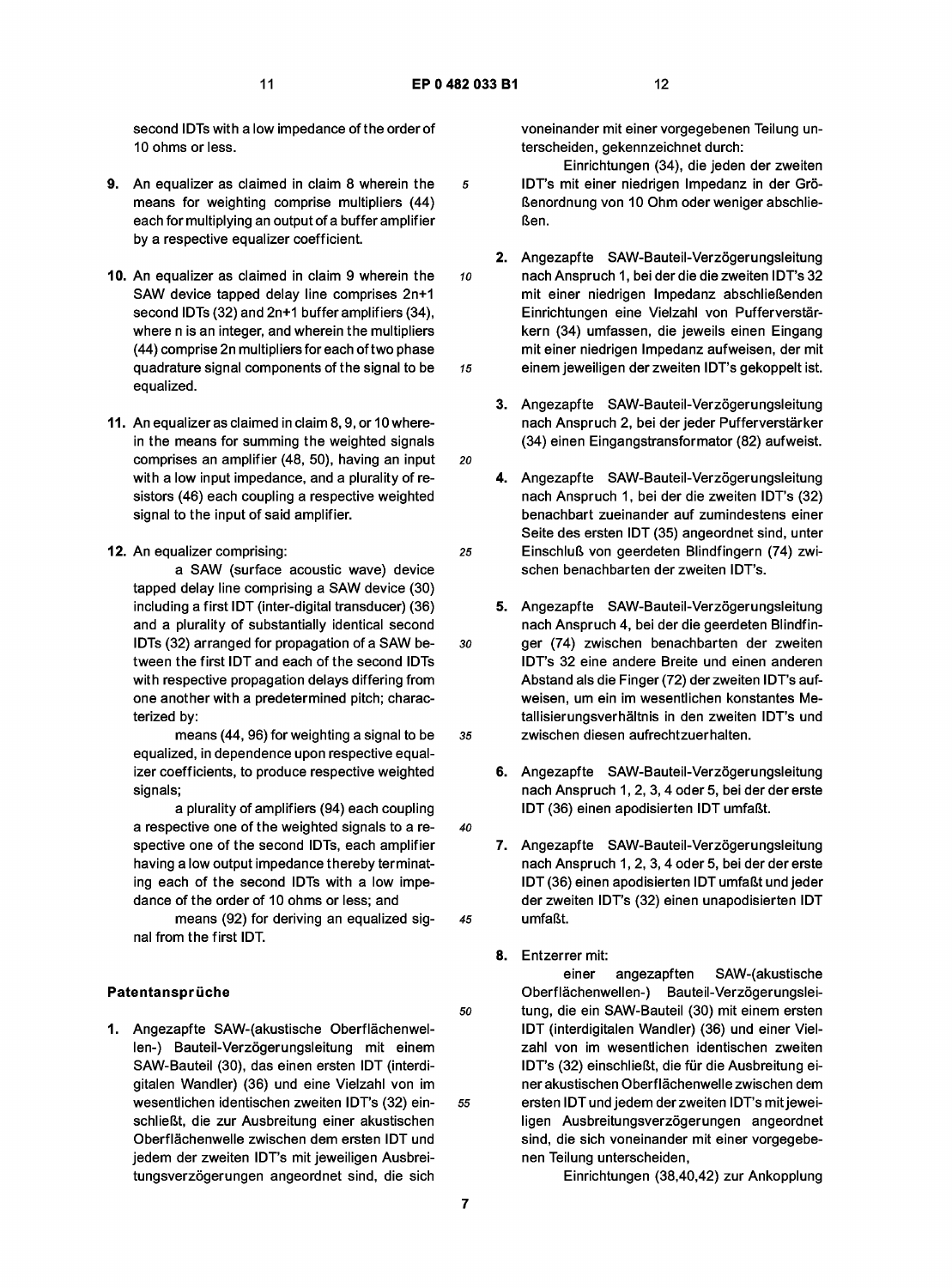eines zu entzerrenden Signals an den ersten IDT,

eine Vielzahl von Pufferverstärkern (34), die jeweils einen mit einem jeweiligen der zweiten IDT's gekoppelten Eingang aufweisen,

Einrichtungen zur Bewertung der Ausgange der pufferverstärker in Abhängigkeit von jeweiligen Entzerrerkoeffizienten zur Erzeugung jeweiliger bewerteter Signale, und

Einrichtungen (46,48,50,52) zum Summieren der bewerteten Signale zur Erzeugung eines entzerrten Signals, dadurch gekennzeichnet, daß

die Pufferverstärker jeweils eine niedrige Eingangsimpedanz aufweisen, wodurch jeder derzweiten IDT's mit einer niedrigen Impedanz in der Größenordnung von 10 Ohm oder weniger abgeschlossen wird.

- 9. Entzerrer nach Anspruch 8, bei dem die Bewertungseinrichtungen Multiplizierer (44) jeweils zur Multiplikation eines Ausganges eines Pufferverstärkers mit einem jeweiligen Entzerrerkoeffizienten umfassen.
- 10. Entzerrer nach Anspruch 9, bei dem die angezapfte SAW-Bauteil-Verzögerungsleitung 2n+1 zweite IDT's (32) und 2n+1 Pufferverstärker 34 umfaßt, worin n eine ganze Zahl ist, und bei dem die Multiplizierer (44) 2n Multiplizierer für jedes der beiden Phasenquadratur-Signalkomponenten des zu entzerrenden Signals umfassen.
- 11. Entzerrer nach Anspruch 8, 9 oder 10, bei dem die Einrichtungen zur Summierung der bewerteten Signale einen Verstärker (48,50) mit einem Eingang mit einer niedrigen Eingangsimpedanz und eine Vielzahl von Widerständen (46) umfassen, die jeweils ein jeweiliges bewertetes Signal dem Eingang des Verstärkers zuführen.

# 12. Entzerrer mit:

einer angezapften SAW-(akustische Oberflächenwellen-) Bauteil-Verzögerungsleitung mit einem SAW-Bauteil (30), das einen ersten IDT (interdigitalen Wandler) (36) und eine Vielzahl von im wesentlichen identischen zweiten IDT's (32) einschließt, die für die Ausbreitung einer akustischen Oberflachenwelle zwischen dem ersten IDT und jedem derzweiten IDT's mit jeweiligen Ausbreitungsverzögerungen angeordnet sind, die sich voneinander mit einer vorgegebenen Teilung unterscheiden, gekennzeichnet durch:

Einrichtungen (44,96) zur Bewertung eines zu entzerrenden Signals in Abhangigkeit von jeweiligen Entzerrerkoeffizienten zur Erzeugung jeweiliger bewerteter Signale,

eine Vielzahl von Verstärkern (94), die jeweils ein jeweiliges der bewerteten Signale einem jeweiligen derzweiten IDT's zufuhren, wobei 5 jeder Verstärker eine niedrige Ausgangsimpedanz aufweist, wodurch jeder der zweiten IDT's mit einer niedrigen Impedanz in der Größenordnung von 10 Ohm oder weniger abgeschlossen wird, und

10 Einrichtungen (92) zur Ableitung eines entzerrten Signals von dem ersten IDT.

# Revendications

1. Ligne à retard à prises à dispositif à ondes acoustiques de surface, comprenant un dispositif (30) a ondes acoustiques de surface comprenant un premier transducteur imbriqué (36) et plusieurs 20 seconds transducteurs imbriqués pratiquement identiques (32) destinés à assurer la propagation d'une onde acoustique de surface entre le premier transducteur imbriqué et chacun des seconds transducteurs imbriqués avec des retards 25 respectifs de propagation qui different les uns des autres avec un pas prédéterminé, caractérisée par

un dispositif (34) de terminaison de chacun des seconds transducteurs imbriqués avec 30 unefaible impedance dont la valeurestde I'ordre de 10  $\Omega$  ou moins.

2. Ligne selon la revendication 1, dans laquelle le dispositif de terminaison des seconds transduc-35 teurs imbriqués (32) par une faible impédance comporte plusieurs amplificateurs tampons (34) ayant chacun une entrée ayant une faible impédance d'entrée, couplés à un second transducteur imbriqué respectif.

- 3. Ligne selon la revendication 2, dans laquelle chaque amplificateur tampon (34) est un transformateur d'entrée (82).
- 45 4. Ligne selon la revendication 1, dans laquelle les seconds transducteurs imbriqués (32) sont placés les uns près des autres d'un côté au moins du premier transducteur imbriqué (35), et comprenant des doigts factices a la masse (74) so placés entre des seconds transducteurs imbriqués adjacents.
- 5. Ligne selon la revendication 4, dans laquelle les doigts factices (74) à la masse placés entre des 55 seconds transducteurs imbriques adjacents (32) ont une largeur et un espacement differents de ceux des doigts (72) des seconds transducteurs imbriqués de manière qu'un rapport de métallisation soit maintenu à une valeur pratiquement

8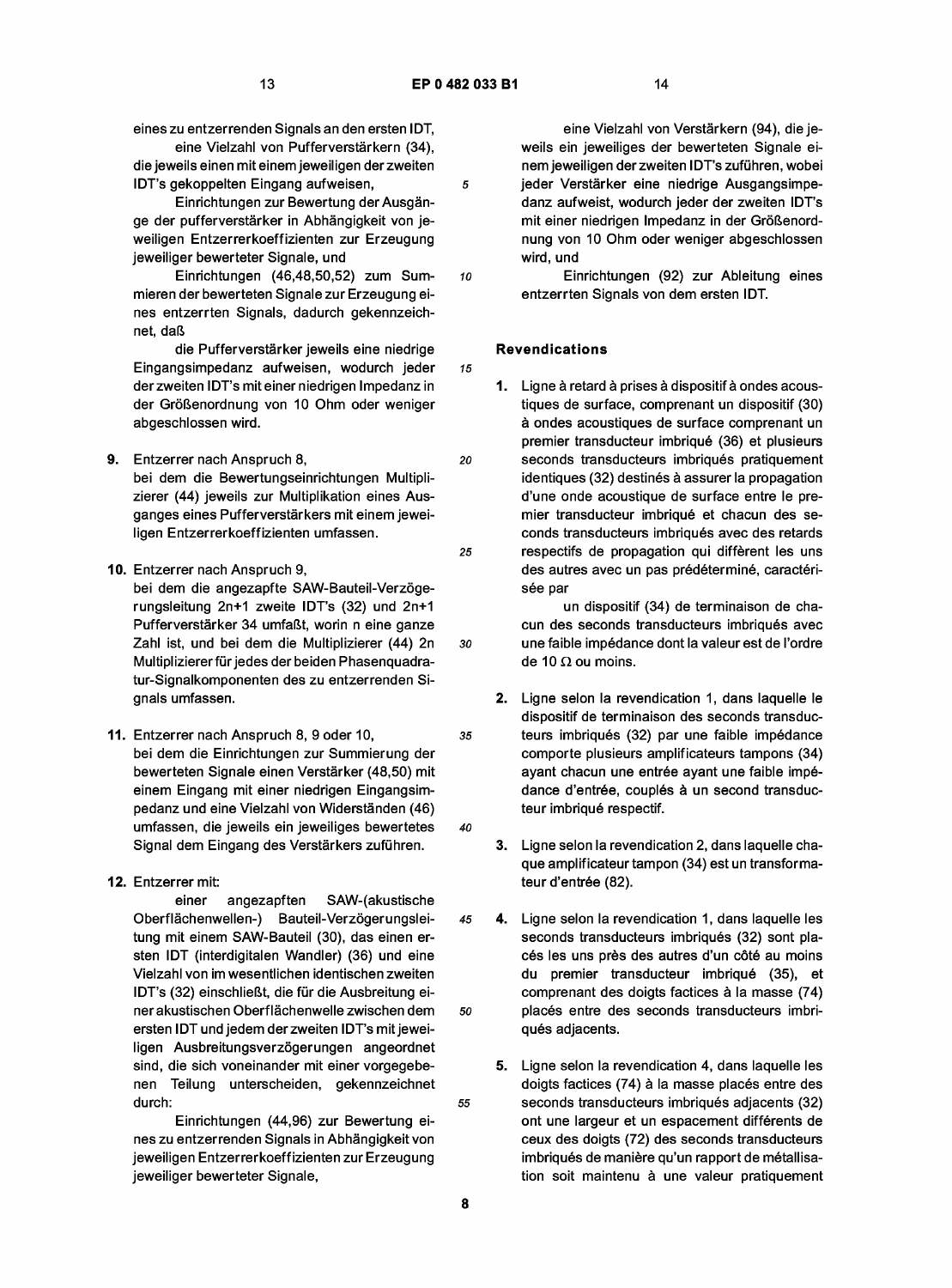constante dans les seconds transducteurs imbriqués et entre ceux-ci.

- 6. Ligne selon la revendication 1, 2, 3, 4 ou 5, dans laquelle le premier transducteur imbriqué (36) est un transducteur imbriqué apodisé.
- 7. Ligne selon la revendication 1, 2, 3, 4 ou 5, dans laquelle le premier transducteur imbriqué (36) comporte un transducteur imbriqué apodisé et chacun des seconds transducteurs imbriqués (32) est un transducteur imbrique apodise.
- 8. Egaliseur comprenant :

une ligne à retard à prises à dispositif à ondes acoustiques de surface, comprenant un dispositif (30) a ondes acoustiques de surface ayant un premier transducteur imbriqué (36) et plusieurs seconds transducteurs imbriqués pratiquement identiques (32) disposés afin qu'ils assurent la propagation d'une onde acoustique de surface entre le premier transducteur imbriqué et chacun des seconds transducteurs imbriqués, avec des retards respectifs de propagation qui diffèrent mutuellement avec un pas prédétermine,

un dispositif (38, 40, 42) de couplage d'un signal à égaliser au premier transducteur imbriqué.

plusieurs amplificateurs tampons (34) ayant chacun une entrée couplée à un second transducteur imbrique respectif,

un dispositif (44) de pondération des signaux de sortie des amplificateurs tampons d'après les coefficients respectifs d'égaliseur pour la création de signaux pondérés respectifs, et

un dispositif (46, 48, 50, 52) destiné à ajouter les signaux pondérés pour la création d'un signal égalisé, caractérisé en ce que

les amplificateurs tampons ont chacun une faible impédance d'entrée si bien que chaque second transducteur imbriqué est terminé par une faible impédance de l'ordre de 10  $\Omega$  ou moins.

- 9. Egaliseur selon la revendication 8, dans lequel le dispositif de pondération comprend des circuits multiplicateurs (44) destinés chacun à multiplier 50 un signal de sortie d'amplif icateur tampon par un coefficient respectif d'egaliseur.
- 10. Egaliseur selon la revendication 9, dans lequel la ligne à retard à prises à dispositif à ondes acous-<br>55 tiques de surface comprend 2n + 1 seconds transducteurs imbriqués (32) et  $2n + 1$  amplificateurs tampons (34), n étant un nombre entier, et dans lequel les circuits multiplicateurs (44)

comprennent 2n circuits multiplicateurs destinés a chacune des deux composantes des signaux en quadrature du signal à égaliser.

11. Egaliseur selon la revendication 8, 9 ou 10, dans lequel le dispositif destiné à ajouter les signaux pondérés comporte un amplificateur (46, 50) ayant une entrée de faible impédance d'entrée, et 10 plusieurs résistances (46) couplant chacune un signal pondéré respectif à l'entrée de l'amplificateur.

#### 12. Egaliseur comprenant :

15 une ligne à retard à prises à dispositif à ondes acoustiques de surface comprenant un dispositif (30) a ondes acoustiques de surfaces comprenant un premier transducteur imbriqué (36) et plusieurs seconds transducteurs imbri-20 qués pratiquement identiques (32) destinés à assurer la propagation d'une onde acoustique de surface entre le premier transducteur imbriqué et chacun des seconds transducteurs imbriqués avec des retards respectifs de propagation qui 25 different les uns des autres avec un pas predeterminé, caractérisé par

un dispositif (44, 96) destiné à pondérer un signal à égaliser d'après des coefficients respectifs d'égaliseur, pour la création de signaux pon-30 dérés respectifs,

plusieurs amplificateurs (94) couplant chacun un signal pondéré respectif à un second transducteur imbrique respectif, chaque amplificateur ayant une faible impedance de sortie afin 35 que chacun des seconds transducteurs imbriqués ait une terminaison avant une faible impédance de l'ordre de 10  $\Omega$  ou moins, et

un dispositif (92) de derivation d'un signal égalisé provenant du premier transducteur imbri-40 qué.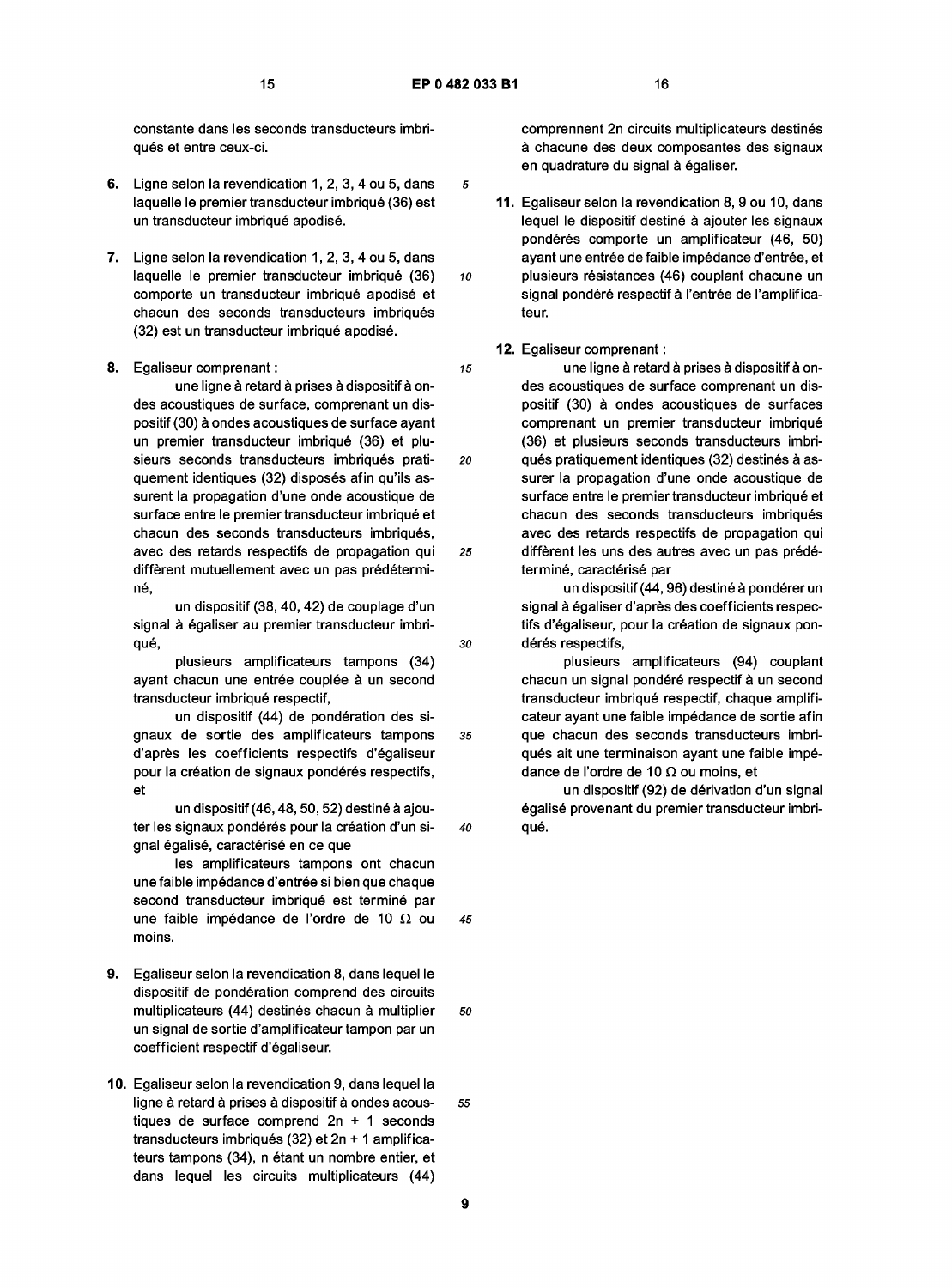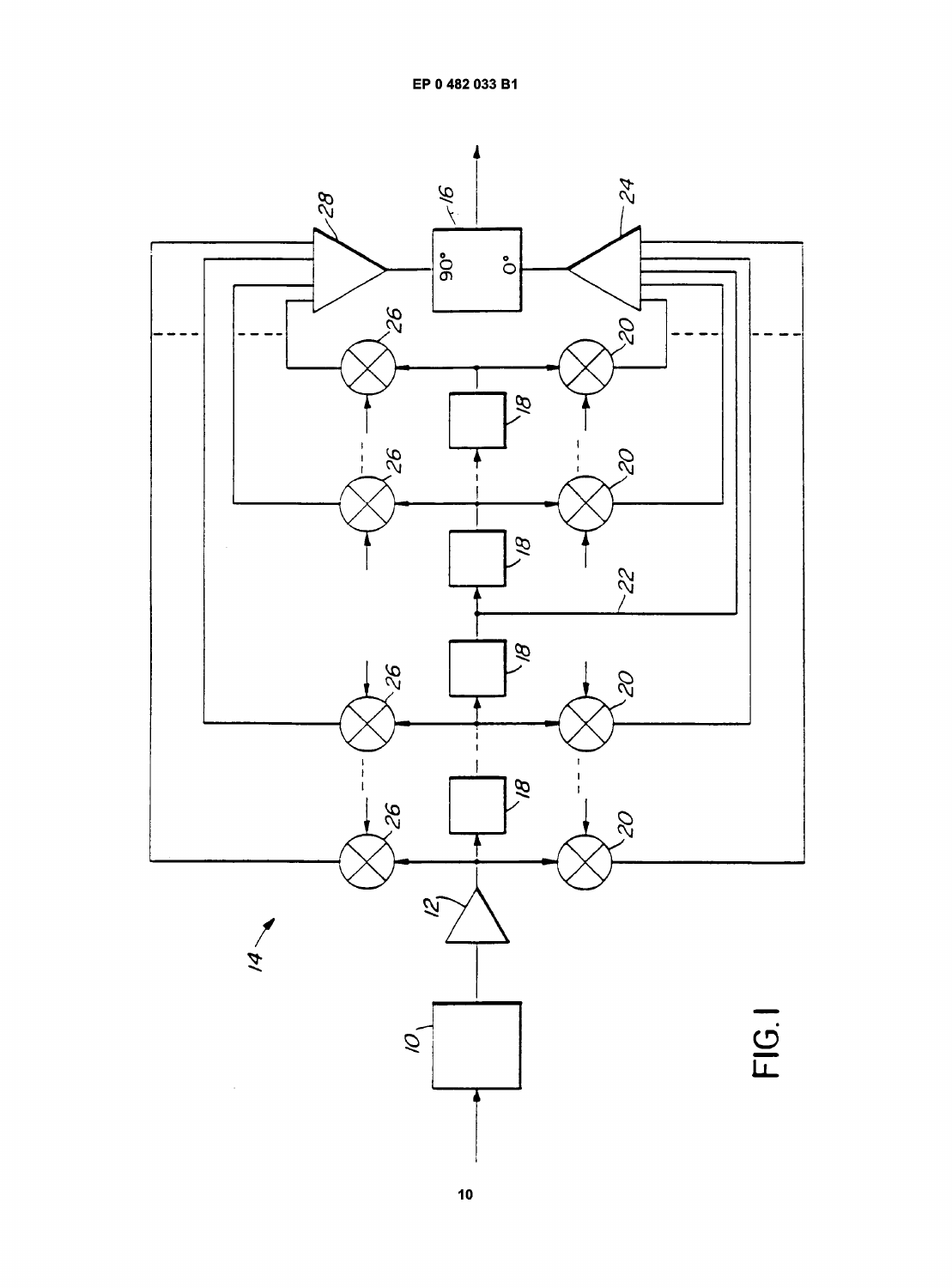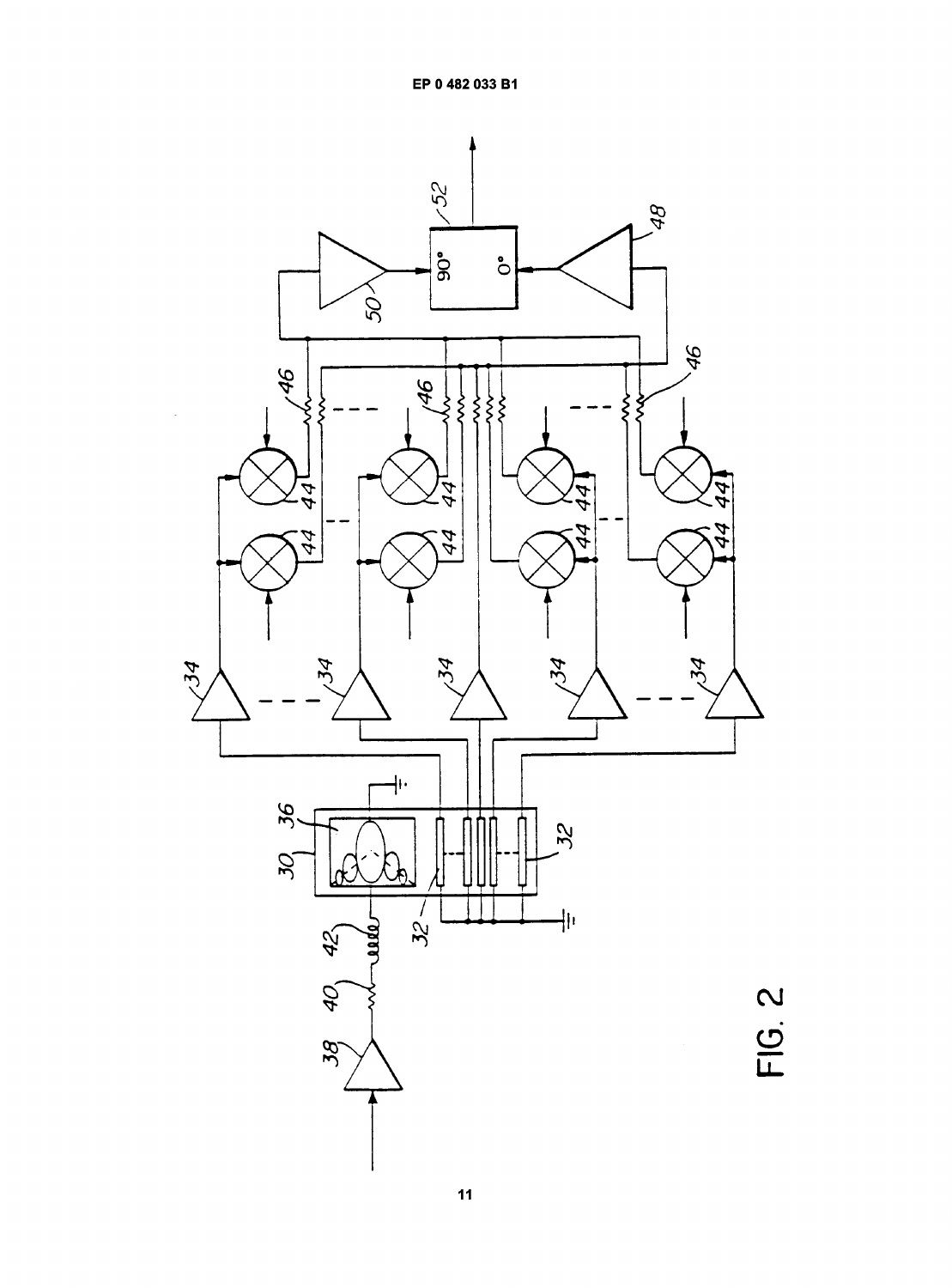EP 0 482 033 B1



**FIG. 3** 



**FIG. 4**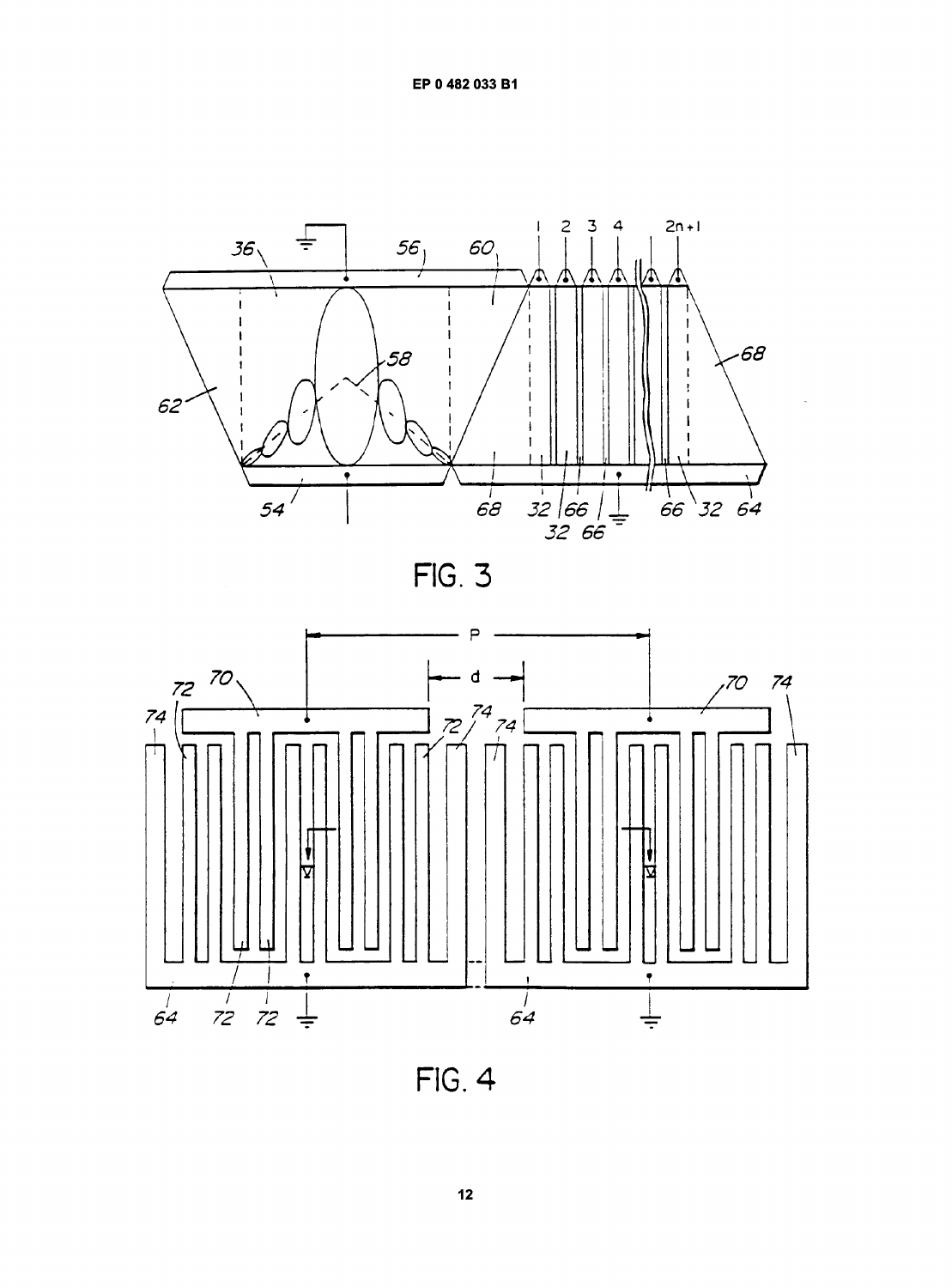EP 0 482 033 B1



FIG. 5



**FIG. 6** 



FIG. 7



**FIG. 8**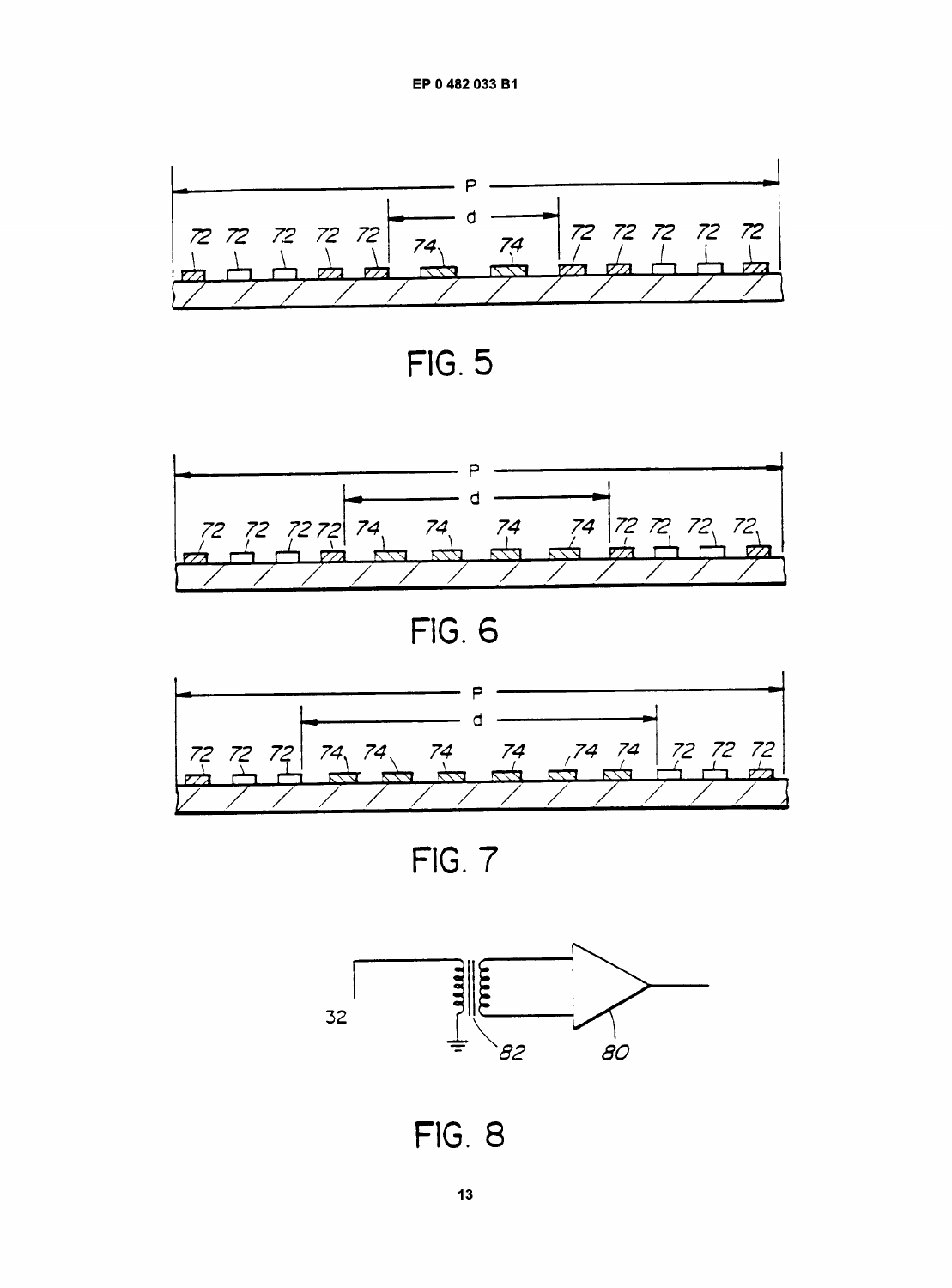EP 0 482 033 B1



**FIG. 9** 



**FIG. 10**